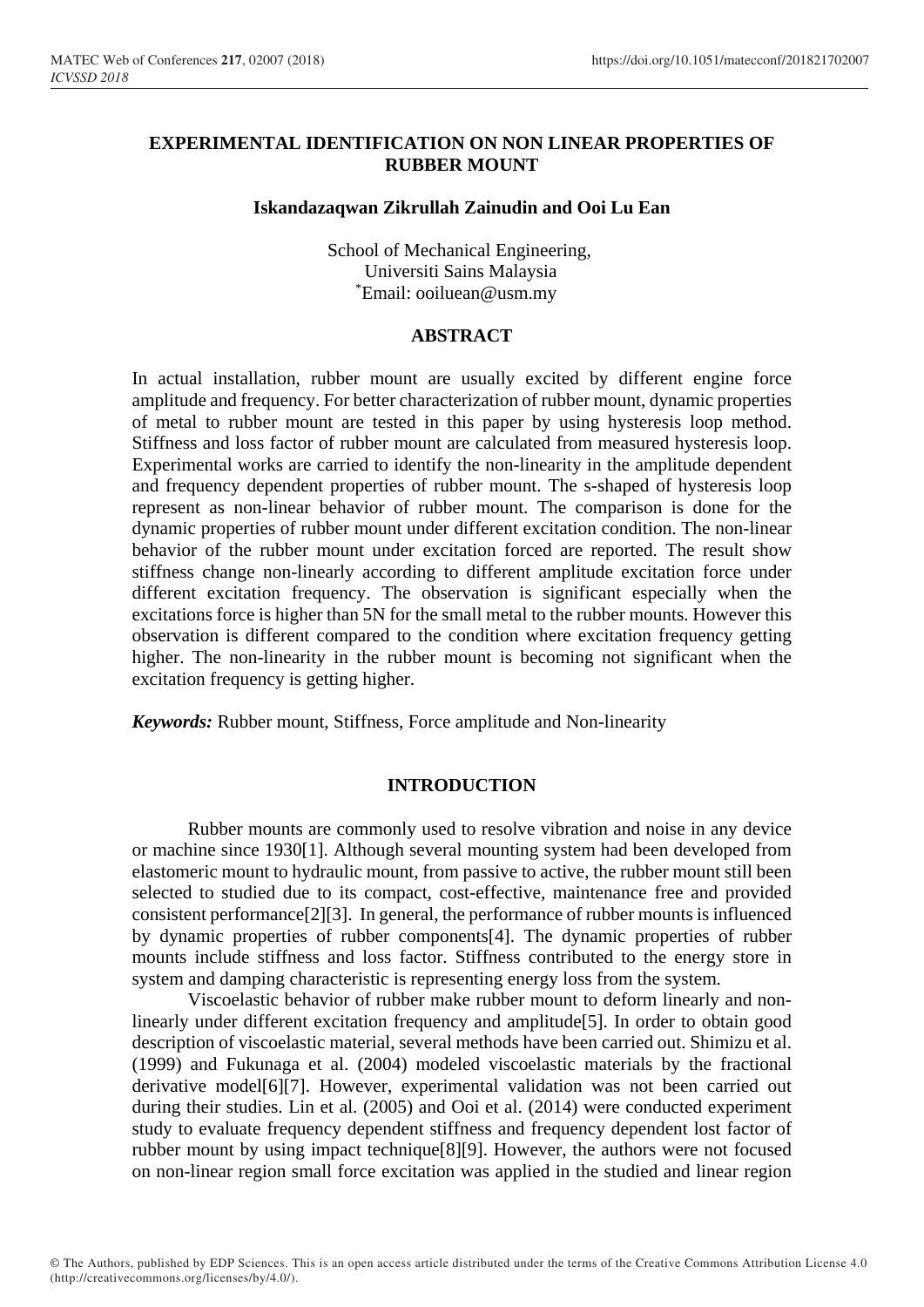behavior is assumed in the study. The non-linear frequency dependent properties of rubber mount were studied by Sjoberg et al. and Zhu et al. in both experiment and simulation[10][11]. However, authors only focused their studied in low frequency range which is in between 0 Hz to 100 Hz.

Gade et al. used resonant and non-resonant methods to study complex modulus and loss factor of rubber mount which is shaker is used as excitation source. However, the experiment carried out by authors focused on linear behavior of frequency dependent only[12]. Lin et al. was used impact technique to evaluate the frequency dependent stiffness and damping characteristic of rubber mount. However, the measured force and acceleration responses of the rubber mounts are determined by using Fast Fourier Transform (FFT)[8]. Ooi et al. (2011) further developed the impact technique to determine dynamic transfer stiffness and dynamic driving point stiffness. The difference between dynamic driving point stiffness and dynamic transfer stiffness due to the force applied and measured was considered at different position of the rubber mount[13]. Recently, shaker had been used in the experimental measurement in the low frequency testing on the cable isolators by Guzman et al. to study non-linear behavior of rubber mount. The damping properties are determined by using the shaker test[14]. The shaker excitation method is also applied by Vangipuram et al. in the dynamic characterization of rubber mounts in terms of linear and non-linear behavior.[15].

Hysteresis loop method can be used in several application such as rubber, magnetic field, electrical and so on[10][16][17]. Due to damping rubber material, hysteresis loop are obtained when plotting amplitude of instantaneous force versus instantaneous displacement in a material of all value of time. The linear behavior for dynamic properties of rubber mount will visualize the hysteresis loop in elliptical shape. For non-linear behavior, the shape of elliptical of hysteresis loop will be change to sshape[18]. Hysteresis loop method is proposed here to provide alternative method in characterization of non-linear behavior of rubber mount.

The study presented in this paper will measure the frequency dependent and amplitude dependent stiffness of rubber mount based on hysteresis loop method. The nonlinear behavior is determined within this frequency and amplitude dependent range. The reason to measure frequency dependent and amplitude dependent stiffness at several force and frequency is to study the effect of force and frequency of non-linear properties of rubber.

### **METHODOLOGY**

#### **Experimental measurement**

The experiment setup used in this study consist of three rubber mounts, an accelerometer, force transducer, 0.9kg preload mass, power amplifier, LMS Scadas, stringer and shaker as the controlled excitation force. Rubber mount with diameter of 15mm and length of 20mm are used. Figure 1(a) shows the experiment setup and the apparatus used in this experiment. The different forces at different frequencies are set on Spectral Testing software and LMS Scadas. LMS Scadas is used as interface with controller to provide signal and collect data. The controller is used to generate voltage sinusoidal wave signal in order to drive the shaker as excitation source. The excitation force and frequency from shaker then will transmitted to the force transducer via stringer. The force transducer is used to measure the input force from the shaker. As Figure 1(b), the accelerometer located below the preload is used to measure the acceleration response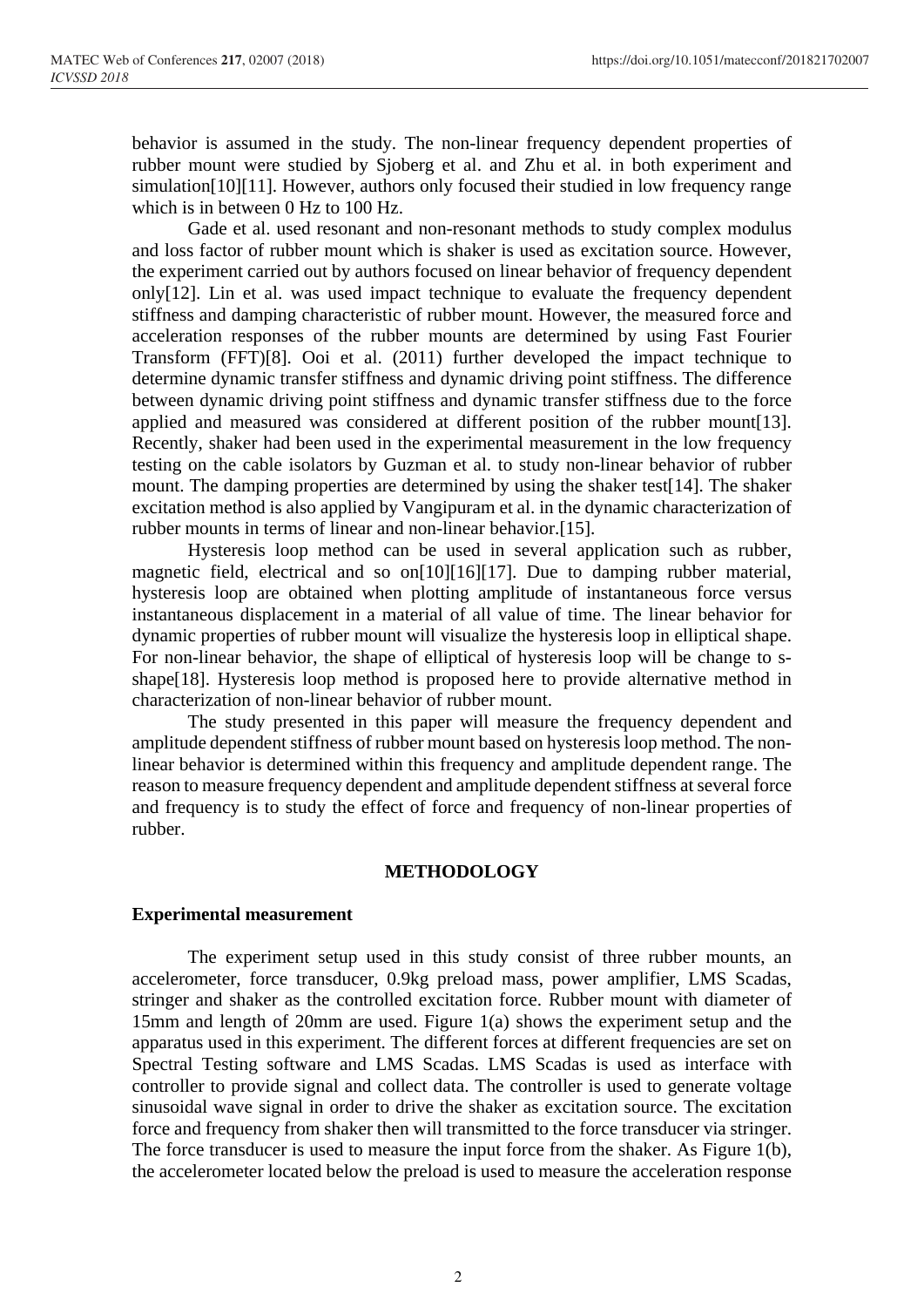of engine mounts. The experiment is repeated at differences force excitation of 6N and 10N. The experiment also will repeated with different excitation of frequency. First, the natural frequency of rubber mount is measured by determined the Frequency Response Function (FRF) of the system. Lin et. Al. stated in their studied, the range of natural frequency is determined by defined the half of FRF peak value as stated [8]. Then, the curved of FRF then subdivided into three section: (1) below natural frequency range; (2) within natural frequency range; (3) above natural frequency range.

Below natural frequency range ( $0 \le f \le 90$  Hz).

In this experiment, the frequency used for below natural frequency range is 80 Hz.

Within natural frequency range (90≤f≤140 Hz)

Frequency of 100Hz is chose for study the stiffness of rubber mount within the natural frequency range

Above natural frequency range (140≤f≤ 400 Hz)

The frequency used for above natural frequency is 200 Hz. The above natural frequency range is ended at 300 Hz where the noise contamination in data becomes severe.



Figure 1. (a) Experiment setup for engine mount and (b) Experiment setup for sine swept method

Hysteresis loops are plotted from the data collected in above setup. Stiffness can be obtained by determine the slope of the loop[10][18]. From the Figure 2, the area of the loop represent as energy lost to the system. The stiffness can be calculated by determine the gradients of each force and displacement from the s-shaped loop. The graph is plotted to determine the stiffness at different gradient for each force and displacement of nonlinear s-shaped loops.





# **RESULTS AND DISCUSSION**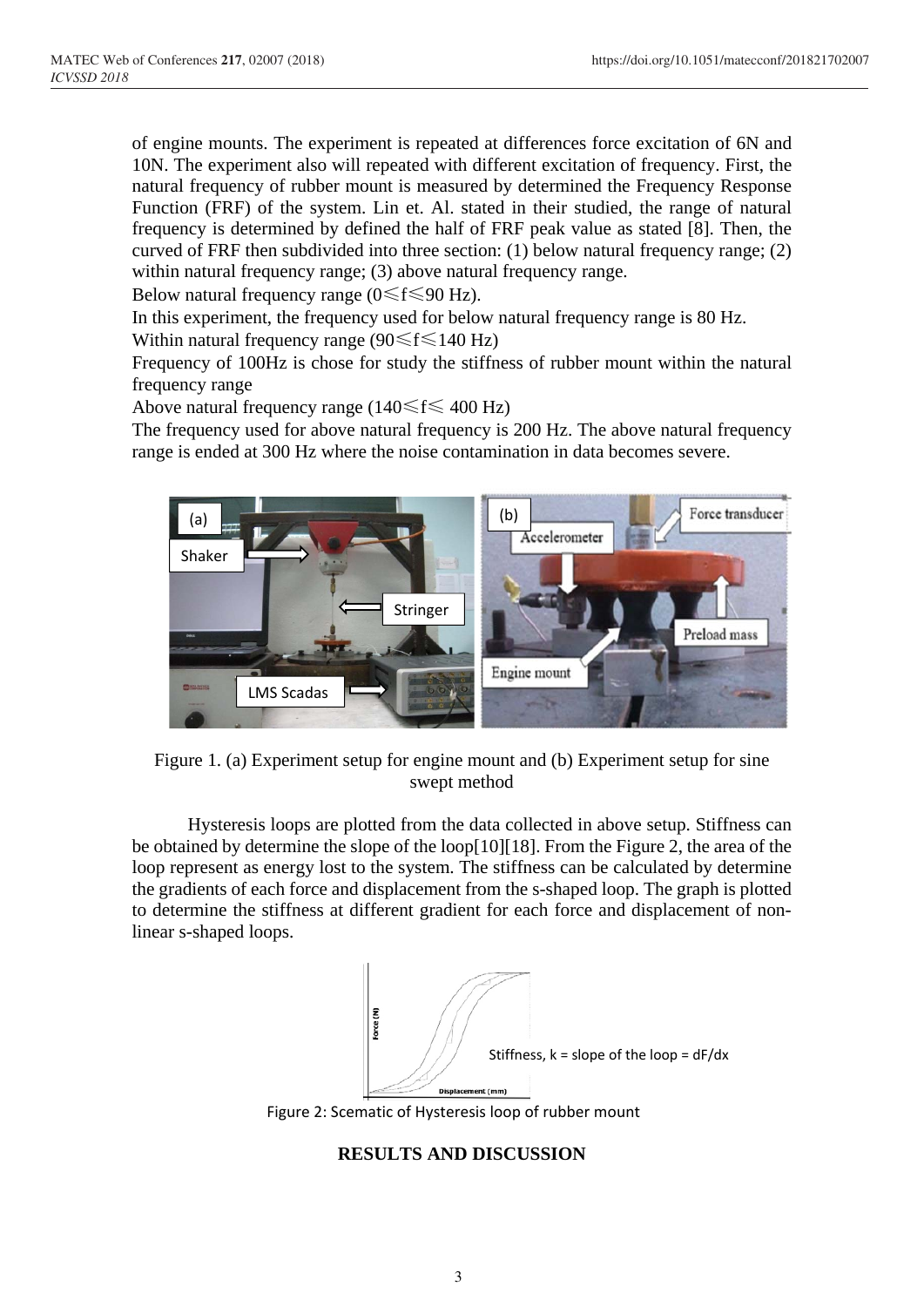The frequency response function (FRF) of the system is measured. Natural frequency is determined from the peak value of the FRF that is 113.5Hz. In this study, three frequencies have been chosen to represent three different natural frequency range. For below natural frequency, 80 Hz is selected. Within the natural frequency, 100 Hz is selected and for above natural frequency, 200 Hz is selcted.

Figure 3(a) shows the hysteresis loops that measured with different excitation force. The excitation force applied are 3N, 5N and 10N. From Figure 3(a), the shape of hysteresis loop is s-shape when the force is applied. The s-shape indicated the rubber mount behave non-linearly. Similar finding was reported by Aiken et. al that shows similar shape of hysteresis loops for non-linear behavior in their analytical studied of hysteresis model[19]. Stiffness was calculated as explained in methodology section. Figure 3(b) shows the stiffness calculated based on result from different excitation force but constant excitation frequency. From Figure 3(b), at excitation of 5N, the higher the force the higher the stiffness of rubber mount. The results of 7N and 10N excitation force shows similar trend with 5N. At 1N of 5N excitation force is 133.33kN/mm, while 1N for 7N and 10N of excitation forces are 109.8kN/mm and 90.9kN/mm respectively. The percentage different between 1N of 5N, 7N and 10N excitation force is less than 20%. Similar trend of stiffness shows from 2N to 5N at different of 5N, 7N and 10N excitation force.

Figure 3(c) shows the hysteresis loops that measured at 100Hz but different excitation force. The force applied were 3N, 6N and 7N. The results represented properties of rubber mount within natural frequency range. From Figure 3(c), the loops exhibit linear and the area of the loops are bigger compared to result obtained at 80Hz and 200Hz as shown from Figure 3(a) and Figure 3(e) respectively. Zainudin et al. (2017) also found the area of the loop become bigger when the excitation force near natural frequency of rubber since more energy loss to the system[20]. Figure 3(c) shows that the linear behavior occur to the system when excitation frequency within the natural frequency since the loops is elliptical shape. Figure 3(d) shows the stiffness of the rubber mount under different excitation force. The change of stiffness is very small when the excitation force change from 1N to 7N. The different is below t 15% for each force at different excitation force.

Figure 3(e) shows the hysteresis loops that measured at 200Hz but different excitation force. Same force level were applied for this frequency range. From the Figure 3(e) the shape of the hysteresis loops is elliptical shape which is linear behavior of the rubber mount system. Similar finding was reported by Ramorino et al. found the linear behavior of rubber mount when excited at higher than natural frequency. Figure 3(f) shows that the increase of the excitation force, the stiffness also increase. The different of stiffness between 3N, 6N and 7N of excitation force for 1N is smaller. The different forces of at 1N excitation force is below than 10%. The similar trend were found at different excitation force.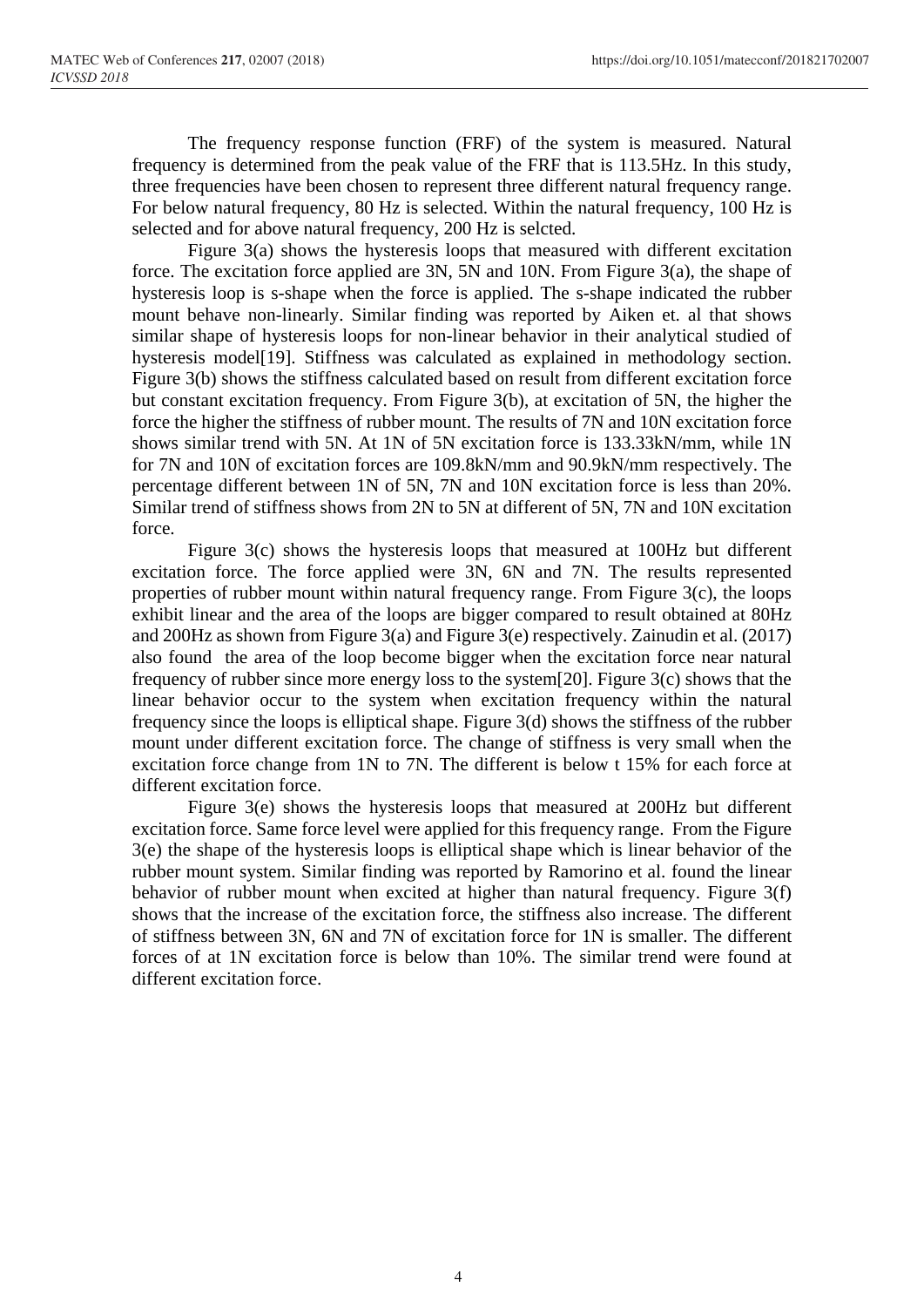

Figure 3(a), (c), (e) Hysteresis loop measures under different force amplitude at 80Hz, 100Hz, 200Hz. 3(b), (d), (f) Stiffness under different excitation force amplitude at 200H

The shape of loops at different frequencies are different. For the excitation frequency below and above natural frequency range, the shape of the loops are elliptical. It indicated the loops is linear. For the excitation frequency within natural frequency range, the shape of the loop is s-shape. It indicated that the loops is non-linear. Similar finding were reported by Aiken et. Al. where the shape of non-linear hysteresis loops is s-shaped. From figure  $3(a)$ , (c), (e) it is clearly seen that the shape of the hysteresis loop is not perfect. This might be cause by the external energy loss from rig and the connection of screw and nut between preload and rubber mount. The vibration through the rig and the screw and nut will cause energy loss and the losing in the thread of the screw significantly affect the input signal of the system [20].

#### **CONCLUSION**

The measurement using hysteresis loops method is carried out for different frequency and excitation force. The results shows stiffness change non-linearly when excited within natural frequency range. The observation is significant when the excitation force is higher